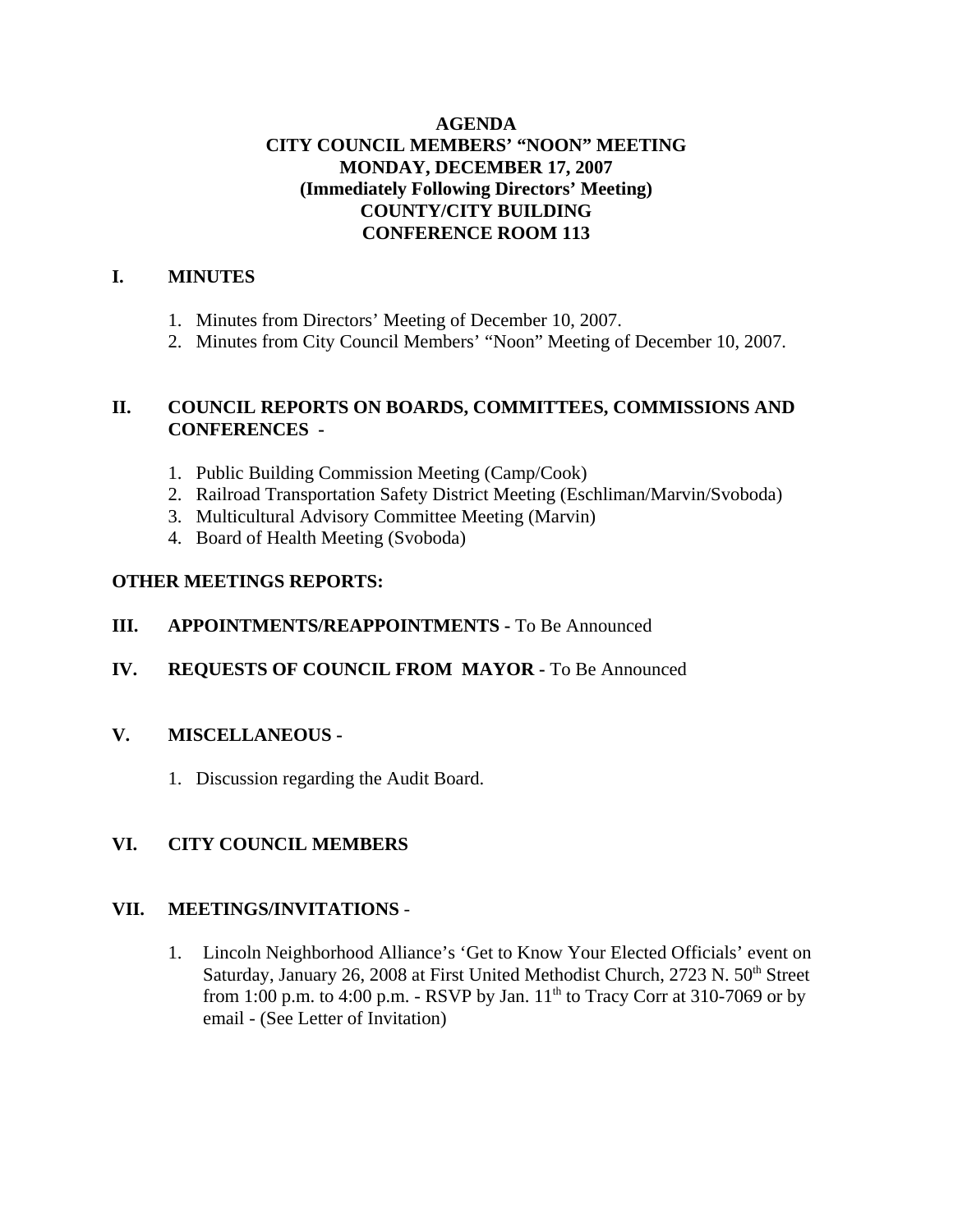- 2. Lincoln Chamber of Commerce invites you to attend the following Ribbon Cutting: Please RSVP to Kathy Hale at 436-2385 or E-Mail: -
	- A.) Burch & Associates, Inc., 8101 S.  $15<sup>th</sup>$  Street, Suite B on Wednesday, December 19, 2007 at 2:00 p.m.
- 3. Please join Sam, Modesta and Nevin Rajumar in celebrating the opening of their new restaurant at a private party! Lighting of the lamp at 5:45 p.m. on Friday, December 14, 2007 from 5:30 p.m. to 7:30 p.m. at 2801 Pine Lake Road - (See Invitation)
- 4. Home Builders Association of Lincoln Installation and Awards Ceremonies on Monday, January 14, 2008 at the Nebraska Champions Club - 6:00 p.m., Social - 7:00 p.m., Dinner - RSVP to 423-4225 - (See Invitation)

#### **VIII. ADJOURNMENT**

ca121707/tjg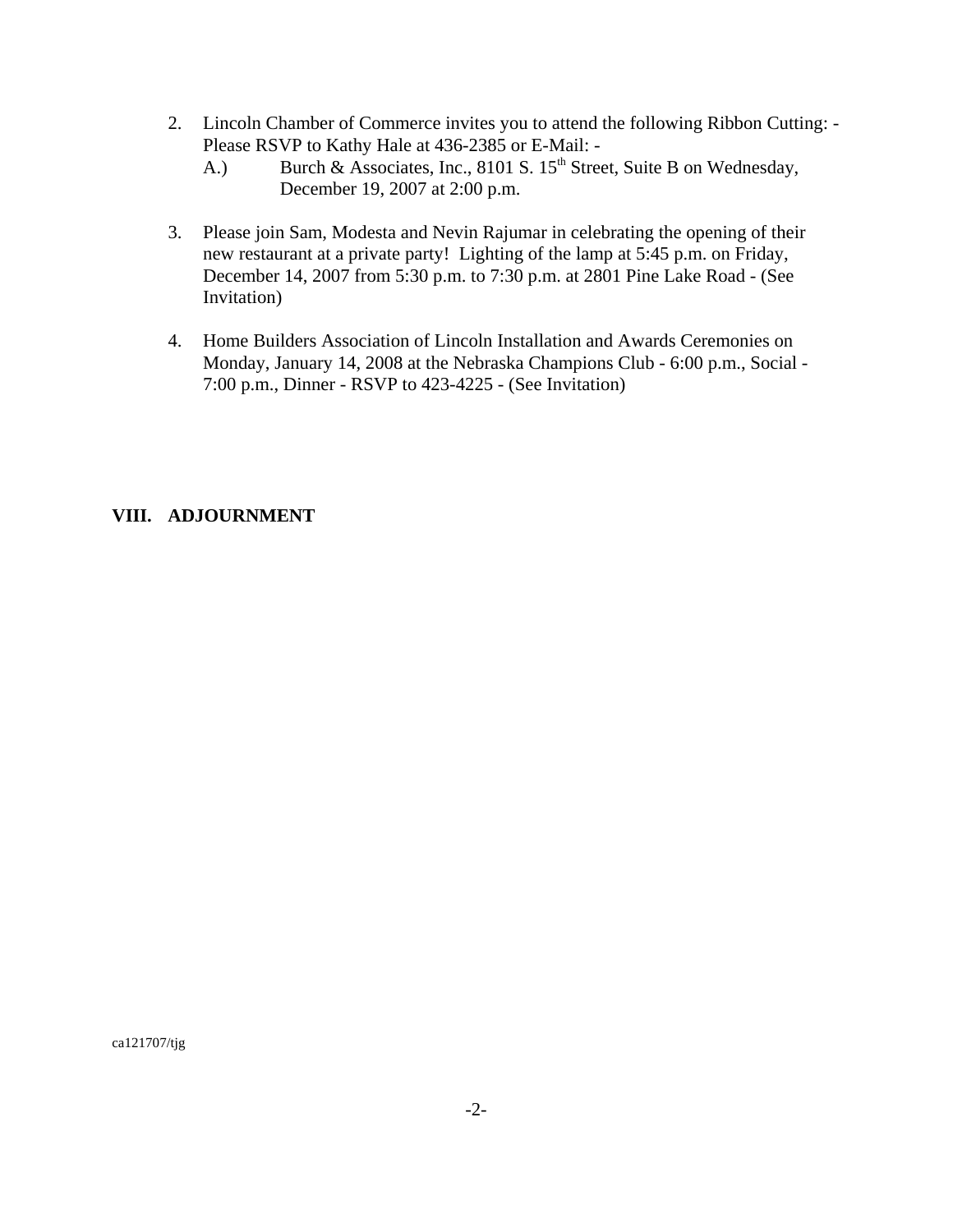#### **MINUTES CITY COUNCIL MEMBERS' "NOON" MEETING MONDAY, DECEMBER 17, 2007 COUNTY/CITY BUILDING CONFERENCE ROOM 113**

**Council Members Present:** Dan Marvin, Chair; Robin Eschliman, Vice-Chair; Jon Camp; Jonathan Cook; Doug Emery; John Spatz; and Ken Svoboda.

**Others Present:** Diane Gonzolas, Citizen Information Center, Public Information Services Manager; Bill Luxford, 5 City-TV Operations Manager; Rick Hoppe, Administrative Aide to the Mayor; Denise Pearce, Administrative Aide to the Mayor; Trish Owen, Administrative Aide to the Mayor; Dana Roper, City Attorney; Kyle Fisher, Lincoln Chamber of Commerce; Andre Mick, LIBA; Coby Mach, LIBA; Steve Huggenberger, Assistant City Attorney; Mary Meyer, Staff; and other interested parties.

Copy of the Open Meetings Act posted on read wall of Room 113.

Chairman Marvin opened the meeting at 11:28 a.m.

#### **Channel 5 Upgrades** - **Diane Gonzolas, Public Information Services Manager; Bill Luxford, 5 City-TV Operations Manager; and Steve Huggenberger, Assistant City Attorney. (Attachment A)**

Gonzolas stated we have one of the nation's best governmental access channels, largely due to the efforts of Luxford, but we have been recently technically outdated. Luxford then gave fast facts. (Attachment A) Franchise signed in 2005; we received \$1.7 million for the 15 year agreement; with  $41¢$  for operational costs and 36¢ to capital, and we have four facilities.

Huggenberger gave explanation of trued in (Attachment A). In the Time Warner agreement we receive  $41¢$  per subscriber per month, and allowed to use  $05¢$  for operational costs per year. We true up at five (5) year intervals. In year one can use  $06¢$ , or  $07¢$ , for operational costs and possibly the next year cut back. Reconciling the average over five (5) years.

Luxford stated the current balance is \$1.3 million. Did the remote truck digital update, and re-purposed the old equipment to the journalism school, creating a studio for all educational access teachers, with a minimum investment of about \$18,000. Last fall Time Warner paid for a new server, a streamer for 21 and we also bought field cameras. The projects to begin are the studio and chamber, which will be completed by January 11, 2008. Marvin asked if Channel 5 will switch from tape to all digital? Luxford replied it will be full digital, all file based. Basically will in-code and file transfer to the server at Time Warner. Now we digitize, or take the tape, and in-code.

Cook asked if the Chambers will be updated with new displays and cameras? Luxford stated the catalog monitors will be replaced with six (6) plaza screens, 42 inches each. Also a new Elmo, a case for the document camera, and new robotic cameras. Will re-purpose existing cameras to the fire stations. Spatz questioned if six (6) TV's needed in the Chambers? Luxford replied for viewing angles this was recommended by the Building Commission. Camp stated rather than four (4) larger screens, decided on six (6) 42" screens, with approximately the same cost.

Marvin stated an item discussed was streamlining minute taking, not video but an audio recording, capable of being accessed. Svoboda then asked when an upgrade would be proposed for the sound system? Luxford answered the mikes are voice activated, but probably could be re-calibrated.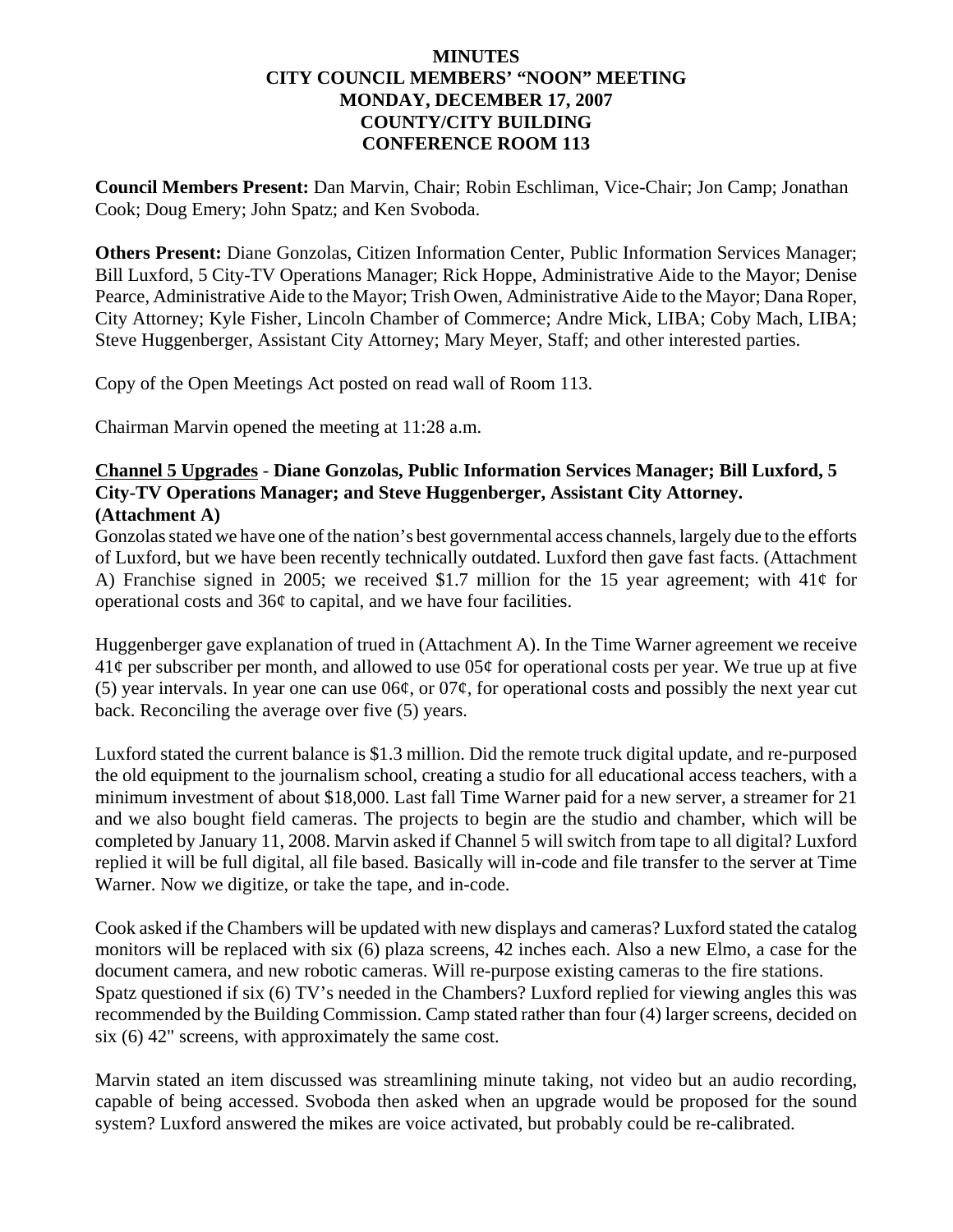#### **I. MINUTES**

1. Minutes from Directors' Meeting of December 10, 2007.

2. Minutes from City Council Members' "Noon" Meeting of December 10, 2007.

Marvin called for approval of above minutes. With no corrections or comments the minutes approved by acclamation.

#### **II. COUNCIL REPORTS ON BOARDS, COMMITTEES, COMMISSIONS AND CONFERENCES**

#### **1**. **Public Building Commission Meeting (Camp/Cook) (Attachment B)**

Camp stated Halstead presented a Health Department report (Attachment B) with a figure of \$500,000 under cost, plus paying down some principle interest payments which normally would come out of the budget.

Cook reported the Public Defender will move to the Court House Plaza but uncomfortable with the name thinking it confusing as  $575 S.10<sup>th</sup>$  is the Court House. Would like to name Public Defender Plaza, and discussion is scheduled. Looking for suggestions, possibly an important person or something related to the building's function. Camp stated it was a valid point, but possibly a generic name, and also someone could co-sponsor the building for the naming rights.

Cook stated the "K" Street building elevator safety test was conducted. And had a meeting, after the regular PBC meeting, on space needs with the architect attending. Could move the County Attorney to 555 S.  $10<sup>th</sup>$ , not requesting security, and move the City Attorney to the County Attorney's present space, making the existing City Attorney's space additional Juvenile Court space. Will have to build another courtroom as there will be another Juvenile Court Judge. This plan allows for County Court space expansion, and the District Courts do have plans for one more judge. Would work for 5, possibly 10 years. Camp added Roper's concern was moving the City Attorney's office, as they have moved several times and feel security for his staff more important in the building with the judges.

Camp added another item is County jail changes with a concern of the high cost, but heard, and stressed to Commissioner Workman that the County Board when requesting the City's help, possibly to bond, to look at making the West "O" facility more of a minimum security building, being less expensive to operate. For high risk people could essentially use the present jail, and wouldn't move prisoners back and forth as often. Possibly could save up to \$20 million. Long term we may outgrow the jail here, but tearing out the concrete bunker would be very expensive. Consider this an opportunity as the County works with architects in saving the City on costs and ultimately the community. In the overall perspective, have heard the Mayor thought we may want to go slowly on the bond issue. Other issues arise, such as having an arena bond issue on the May 2009 ballot. Only so much money in the community and if we can save on the jail by doing a different way, can achieve other goals.

Eschliman questioned the "K" Street building's tenants, and thought there was discussion on redoing the building. Camp replied the State is honoring their lease, and the building is full.

#### **2. Railroad Transportation Safety District Meeting (Eschliman/Marvin/Svoboda)**

Svoboda stated they had agenda items of budget and the six year plan, then discussion with engineer, Haden, on the SW 40<sup>th</sup> Street bridge project. The bridge originally would have covered 9 tracks, and now it is 17 tracks. They found bad soil and can't do the traditional bridge structure. A cost of \$1 million additional coming from the railroad in regards to requests, with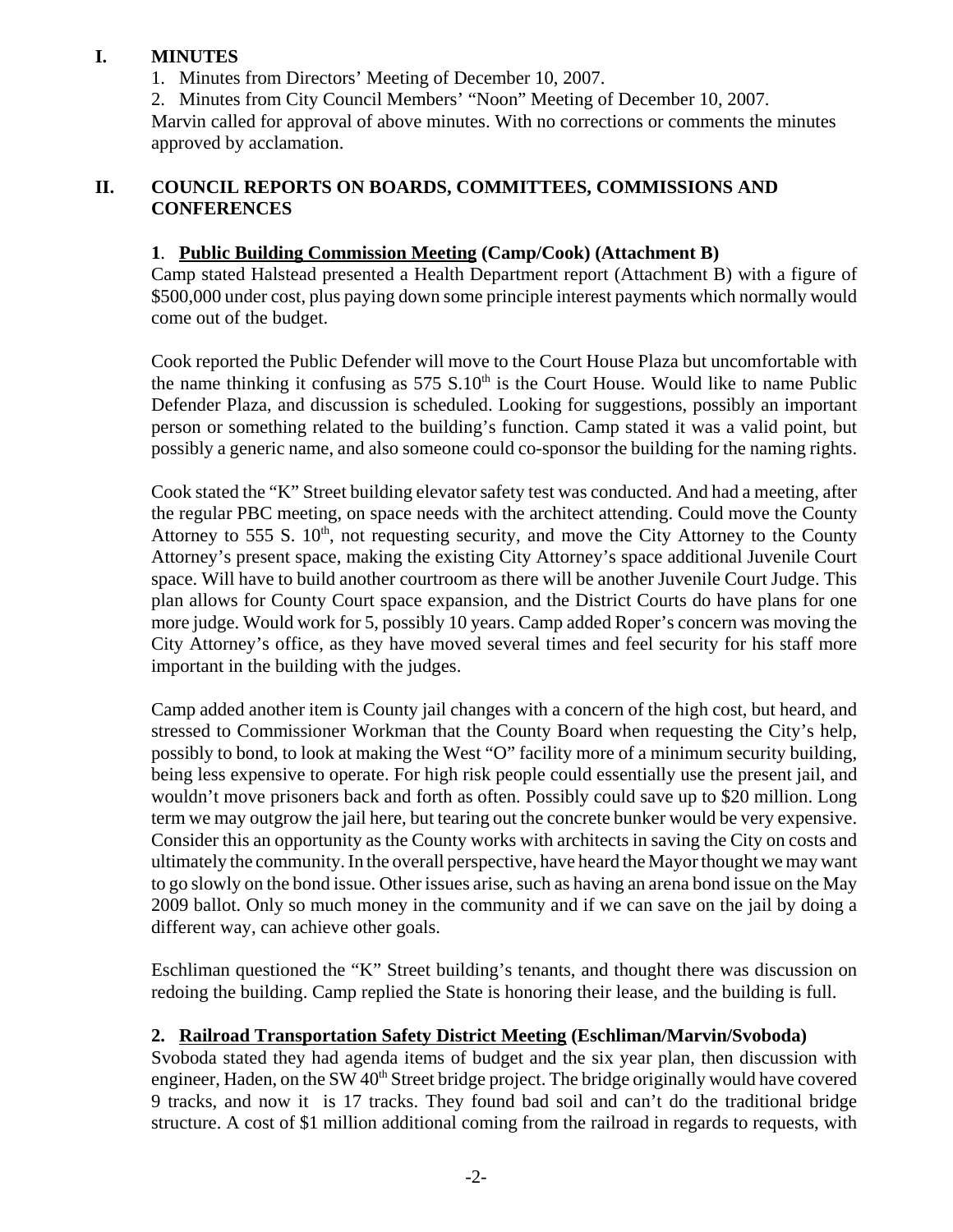one being the expansion of the bridge to cover 17 tracks. We are discussing, and talking about bridge spacing, which could be 2 lanes initially and expand to 4 when money is available. Heard there is a \$5 million savings by doing all at once. But think \$20 million for full build out in 10 years was in todays dollars.

Svoboda added they discussed the quiet zones. The quiet zones currently funded are to be completed by the end of May, 2008, and should stop blowing their horns at that point. Svoboda stated it is the Cornhusker Corridor and haven't finalized plans for the West corridor.

Eschliman asked on SW 40<sup>th</sup> Street, we have \$600,000 invested, or budgeted for this year? Svoboda replied \$7 million for '08/'09. Eschliman asked if money was invested last year? Svoboda thought preliminary numbers for engineering costs. Eschliman asked if the land has been sold or given up? Svoboda replied the road is closed. Eschliman added we're \$600,000 into it, and now we'll go way overboard? Svoboda said the agreement was signed in '05 with the County and Railroad, so any agreement or discussion we have, would have to include the County Board and they would have to agree. Marvin suggested to list as a Common item, with Svoboda adding Stevens has had cost and timeline concerns. This was to be a three year project but they won't start in the same three years, and now looking at a six year project.

Camp added he had concerns with cost and inflation, and thought possibly to do the other two lanes later. Then, revisit making SW 48<sup>th</sup> the thoroughfare as it could go straight north into Air Park and vicinity. Realizes the agreement was signed in 2005 but circumstances have changed and the railroad wants 17 tracks instead of 9, plus the soil.

Svoboda said the discussion was the soil is bad where the drop downs were to be, and will span the tracks whether the tracks are there or not. Now there is an urban sized ramp with retaining walls on either side and an urban ramp going up, and then the span, like West "A" or on the Harris Overpass. They found the soil where they would build the retaining walls to be bad, and had to set back and put in a different pier system, and will span the area. Originally looked at two lanes, with walkways on both sides. Now it's suggested we go to four lane. This adds to the cost, plus had discussion of going over Interstate 80, at SW  $40<sup>th</sup>$ . May need to discuss pulling this together, and as the County Board looks at putting a jail at  $SW$  40<sup>th</sup>, possibly they need to contribute a little more because of the  $40<sup>th</sup>$  Street overpass value.

Cook remembered the description of SW  $40<sup>th</sup>$  going across and having a  $48<sup>th</sup>$  Street connection. Marvin commented there were lanes from SW  $40<sup>th</sup>$  and could route to SW  $48<sup>th</sup>$  Street, with the projection of a bridge over Interstate  $80$  at SW  $40<sup>th</sup>$ . Would think it would not happen as they are taking out the  $8<sup>th</sup>$  Street bridge because of rules of how close bridges can be. With SW 48<sup>th</sup> Street can't imagine the rules wouldn't apply. Also, skeptical on receiving dollars to build SW  $48<sup>th</sup>$ Street. Cook stated it was part of the grand plan. Marvin doesn't think we'll build the bridge over, and would mean trip counts would never get high, and is why a two lane structure is sufficient for 20 to 25 years. If we go the route where we build, they would build in order to expand on the bridge, building out to a four lane bridge.

Cook understood the reason for extra tracks was the arena project. Marvin stated a rumor heard is to create storage area, because of losing tracks downtown if the arena goes in. Spatz stated he would like to see the RTSD minutes. Eschliman wonders if Council should pass a resolution stating we're not going to invest \$20 million, and therefore would propel back to the Commons. Marvin stated would have as a Common agenda item. Meyer responded will adjust the January Common agenda and include. Svoboda added if waiting until February we would incur more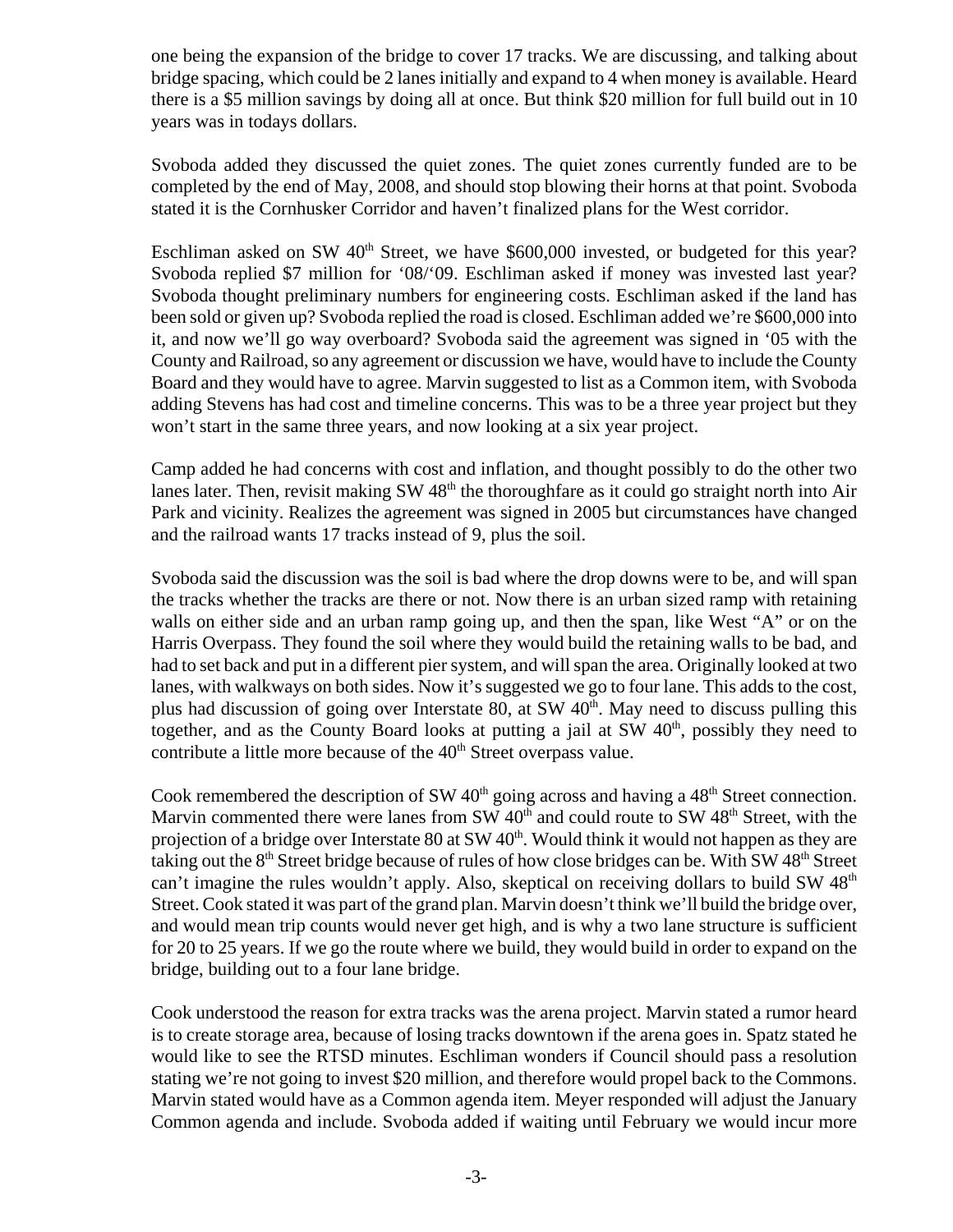engineering costs.

Cook asked if Council entered into an agreement with the County and the RTSD on the funding? Svoboda replied in '05 the City and Burlington Northern, based on 9 tracks at \$8.5 million, was the agreement signed. Cook added we can pass a resolution but the fact is don't know if we can revoke our previous approval, but the RTSD could perhaps made changes. Camp asked on the soil for the down ramp, any discussion of taking out or replacing? Svoboda replied no, and it's the sub-surface, and not enough soil below the area to sustain the supports. It is not a brown field.

## **3. Multicultural Advisory Committee Meeting (Marvin)**

Marvin stated the MAC meeting was cancelled due to weather.

#### **4. Board of Health Meeting (Svoboda)**

Svoboda stated he understood the RFP for kenneling went out. Then had discussion of how they, as a Board, might become more actively involved in the department as individual board members.

#### **OTHER MEETINGS REPORTS:**

#### **III. APPOINTMENTS/REAPPOINTMENTS**

Pearce stated no written report, but LES is scheduled to set up, and the first meeting will be your next meeting and will have public hearing on January 14<sup>th</sup> and all three candidates will attend.

# **IV. REQUESTS OF COUNCIL FROM MAYOR**

Hoppe stated nothing to report.

#### **V. MISCELLANEOUS**

#### **1. Discussion Regarding Audit Board**.

Marvin stated he does have names to submit, specifically two to check and see if they are interested in serving. Spatz asked if there was a job description? Pearce answered the ordinance requires candidate to have a serious interest in internal auditing, etc. Otherwise would be open. Spatz asked for a timeframe? Pearce replied they discussed a goal of being done by mid-January.

Eschliman stated she could talk about one or two of the candidates, and other Council members then mentioned, suggested or recommended people. Marvin said hopefully there will be an inventory of candidates and by mid-January Council would discuss who we think would be great candidates before forwarding to the Mayor. We could have an unofficial vote and if voting on the dias will informally know who the candidates would be.

#### **Other Miscellaneous**

Pearce stated at the Council Retreat it was requested to have an update on Senator Stuthman's bill about additional sales tax authority and the transportation district. It was killed, indefinitely postponed, by the Revenue Committee by 5 to 1, with the only vote for being Senator Janssen.

#### **VI. CITY COUNCIL MEMBERS**

Emery No comment Svoboda No comment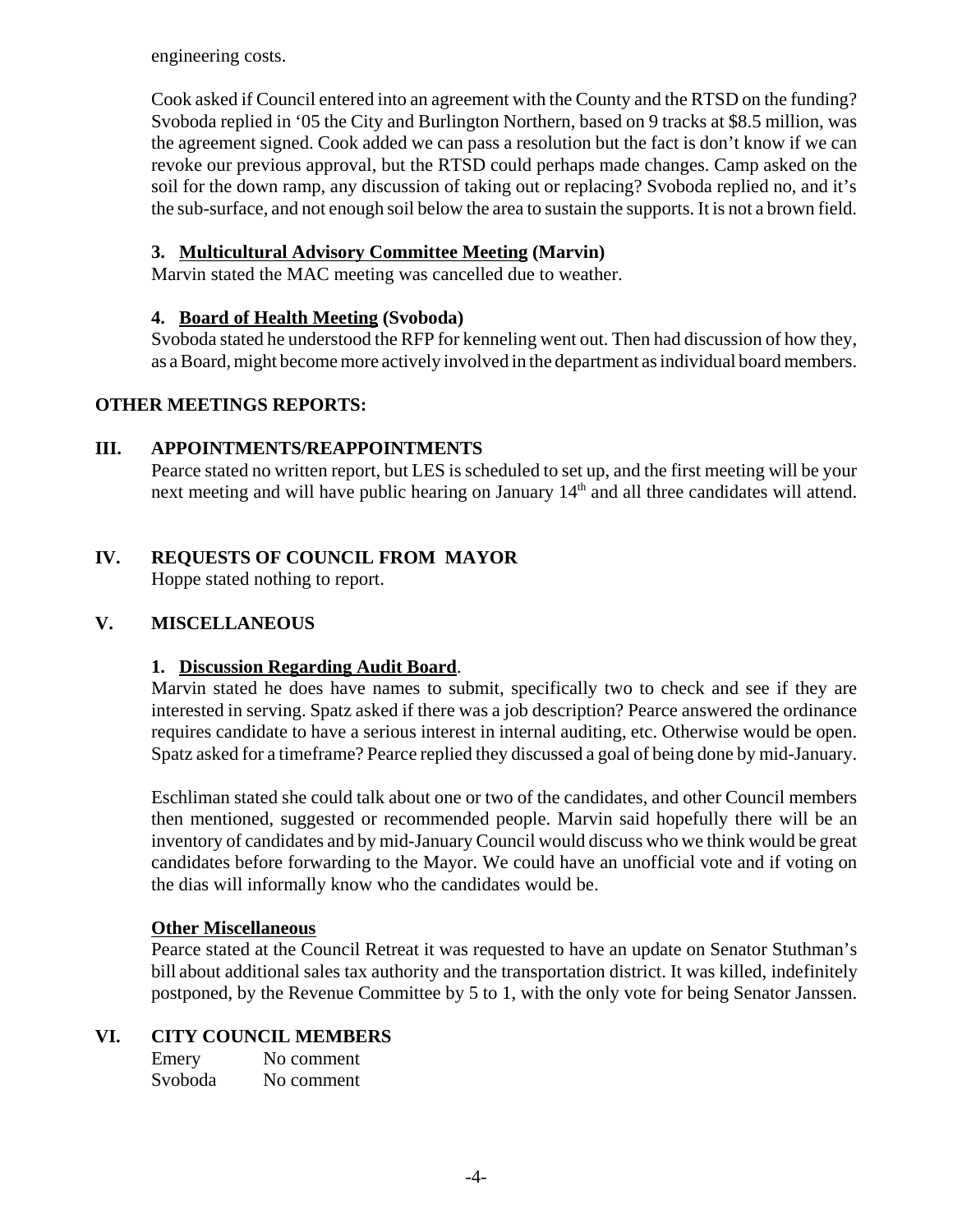Cook Stated we could vote on B2 and B5 separately and may ask the question be split on the building height item If we have concerns of one versus the other. Roper has indicated the legislation is set up so we can split. Eschliman No comment Camp No comment Spatz No comment

# **VII. MEETINGS/INVITATIONS**

See invitation list.

### **VIII. ADJOURNMENT**

Chairman Marvin adjourned the meeting by acclamation at 12:10 p.m.

W:\FILES\CITYCOUN\WP\CM121707.wpd.mmm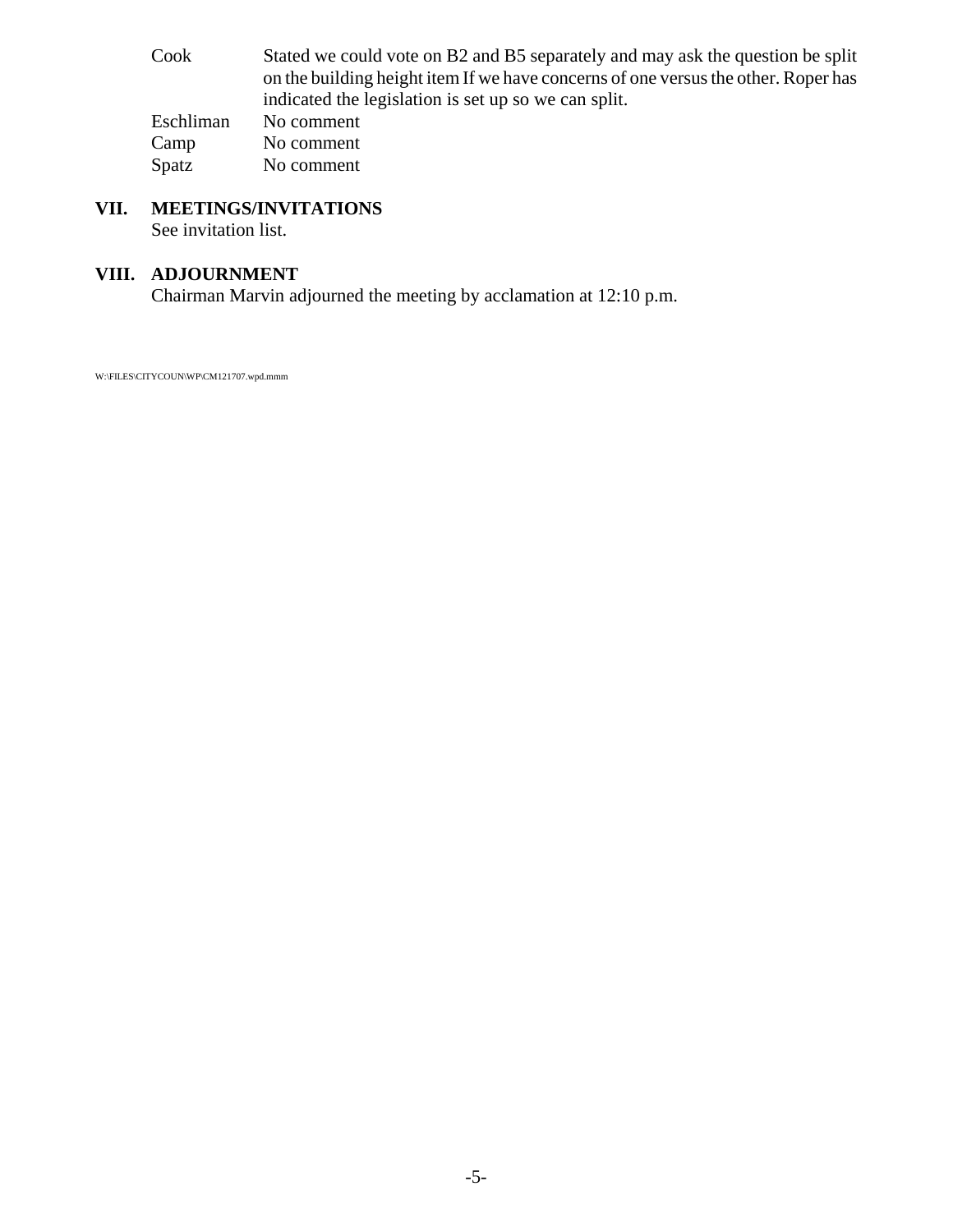# **SCITERY**

#### **FAST FACTS**

Franchise signed in 2005 allocated 1.7 million up front, 15 year agreement Needs to be trued up by 2010 (41 cents per sub 5 cents to operational costs 36 cents for capital) 5CITY-TV oversees 4 facilities (room 113, council chambers, remote truck and 21STUDIO at Anderson Hall) 2 cable stations and 2 internet sites  $(5 \& 21)$ 2Staff Current Franchise Balance: 1.3 million

CHMEN

#### **PROJECTS COMPLETED**

Remote Truck Full Digital upgrade Fall 06 \$325,000 21STUDIO @ UNL Winter 07 \$18,000 New Server  $(a)$  Time Summer 07 (paid by TW) New Message Center (tight rope system paid by TW) 21 Streaming Server Winter 07 \$2,000 New Field Hardrive Based Cameras Fall 07 \$40,000

#### PROJECTS UNDERWAY

5CITY-TV Studio & Chamber upgrade to be finished In January 2008 \$400,000 (full file based system integration/virtual set/FTP fiber TW and Internet) **Time line** Chamber week of Jan 8<sup>th</sup>-after County Board Meeting Jan 11<sup>th</sup> Studio/Master Control week of Jan 15th-Jan 18th Re-purpose of chamber cameras to fire station and some studio equipment to 21ED Studio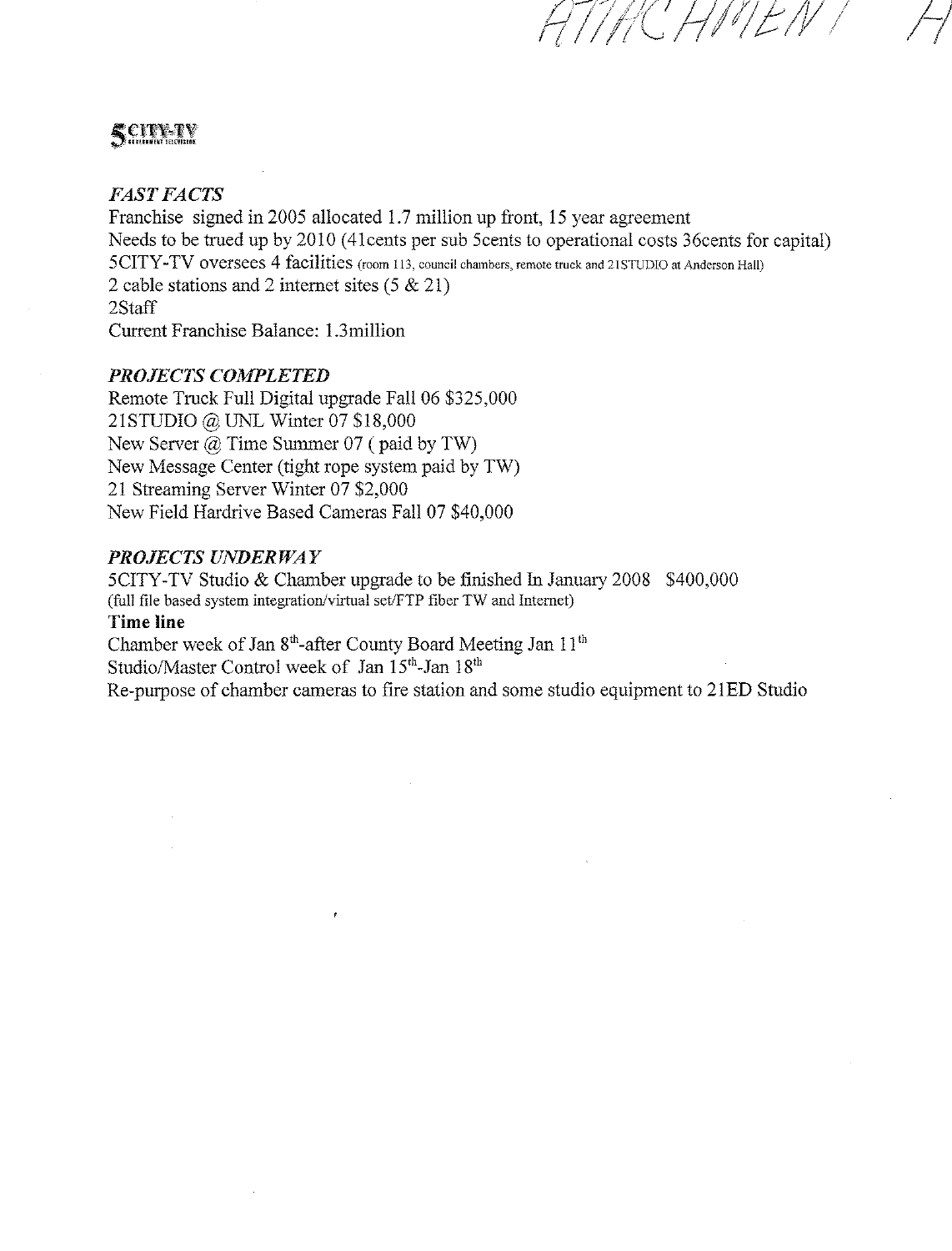From:CITY OF LINCOLN-FINANCE DEPT. 402 441 8325

04/12/2006 15:53 #573 P.002/013

| LINCOLN-LANCASTER COUNTY NEBRASKA PUBLIC BUILDING COMMISSION<br>TAX SUPPORTED LEASE RENTAL REVENUE BONDS, SERIES 2004<br>(\$9,460,000 HEALTH DEPARTMENT BUILDING PROJECT)<br>FINAL PRICING AS OF 8/3/04                                                                                                                                                                                                                                             |                                                                               |                                                                                |                                                                              |  |
|-----------------------------------------------------------------------------------------------------------------------------------------------------------------------------------------------------------------------------------------------------------------------------------------------------------------------------------------------------------------------------------------------------------------------------------------------------|-------------------------------------------------------------------------------|--------------------------------------------------------------------------------|------------------------------------------------------------------------------|--|
| <b>TOTAL ISSUE SOURCES AND USES</b>                                                                                                                                                                                                                                                                                                                                                                                                                 |                                                                               |                                                                                |                                                                              |  |
| Dated 08/18/2004                                                                                                                                                                                                                                                                                                                                                                                                                                    |                                                                               |                                                                                | Delivered 08/18/2004                                                         |  |
|                                                                                                                                                                                                                                                                                                                                                                                                                                                     |                                                                               |                                                                                |                                                                              |  |
|                                                                                                                                                                                                                                                                                                                                                                                                                                                     |                                                                               |                                                                                |                                                                              |  |
| <b>SOURCES OF FUNDS</b>                                                                                                                                                                                                                                                                                                                                                                                                                             | COUNTY                                                                        | <b>CITY</b>                                                                    | <b>Issue Summary</b>                                                         |  |
| PSF AMOUR! Of BORGS.com/communications/communications/communications/communications/                                                                                                                                                                                                                                                                                                                                                                | <b>\$5,805,000.00</b><br>20,831.25                                            | \$5,590,000.00<br>48,822.50                                                    | \$11,285,000.00<br>67,463,76                                                 |  |
|                                                                                                                                                                                                                                                                                                                                                                                                                                                     | #5.825,831.25                                                                 | \$5,738,622,50                                                                 | #11,362,453,76                                                               |  |
| <b>USES OF FUNDS</b><br>Total Underwriter's Discount (1,100%). Commonweaver in consequent in the constraint of<br>Costs of issuence announcement of the continue of the continue of the continue of the community of the continue of the continue of the continue of the continue of the continue of the continue of the continue of the continu<br>Rounding Amount Concernance in the community of the community of the community of the community | 4825,775.92<br>442,887.48<br>472.338.70<br>81,855,00<br>22,330.68<br>1,043.46 | 4,625,776.92<br>547,033,74<br>479,501.73<br>62,690.00<br>22,669,31<br>(943.20) | 9,251,561,84<br>889,721.22<br>861,840.48<br>124,245.00<br>46.000.00<br>95.26 |  |
|                                                                                                                                                                                                                                                                                                                                                                                                                                                     | \$5,025,031.25                                                                | \$6,736,622,50                                                                 | 111,362,463.78                                                               |  |

Ameritas investment Corp.

Public Finance

 $\ell_1^{\pm}$ 

**File - LANCASTER, SF-LINC/LANC HEALTH 2004 Issue Summery** & & 2004 2:01 PM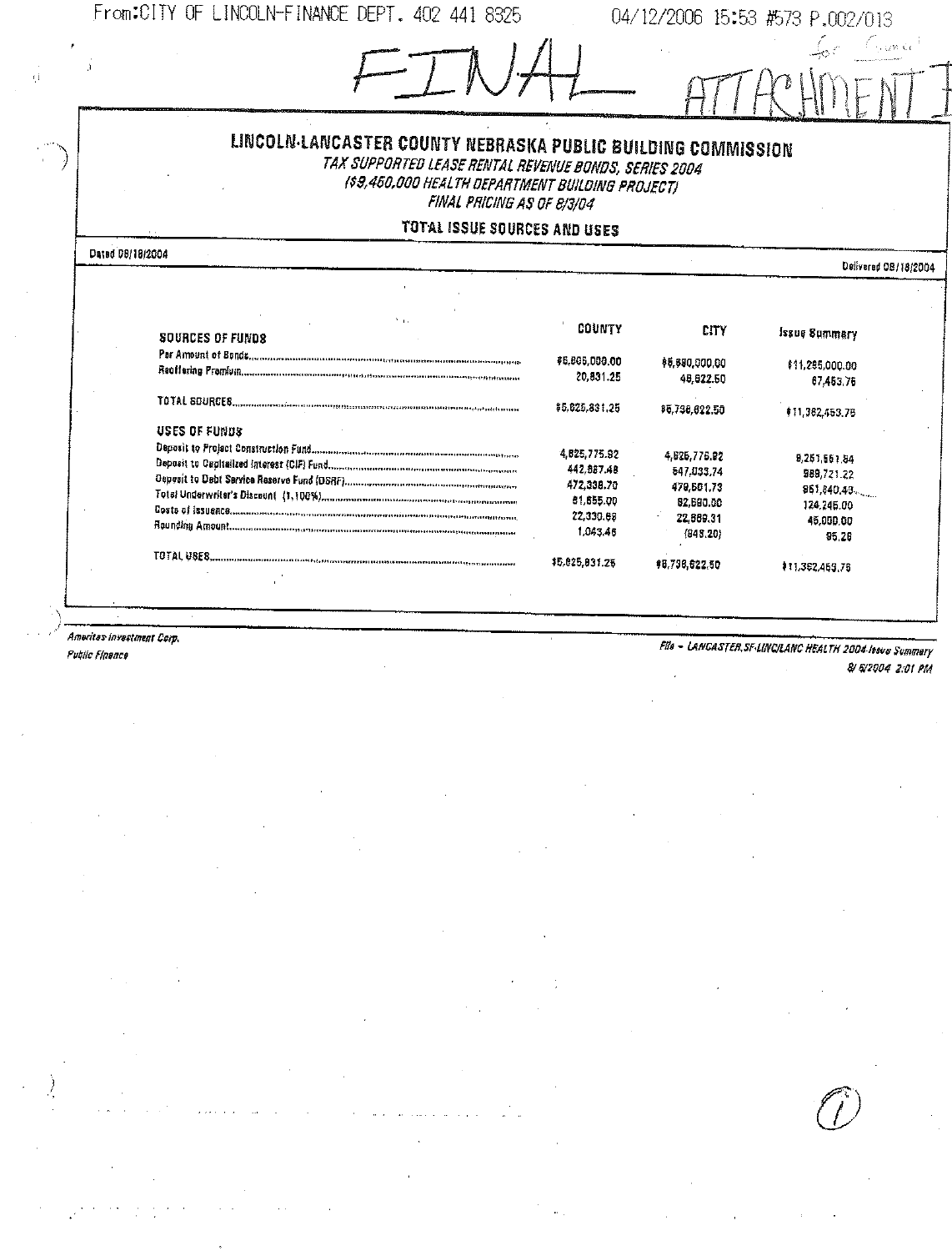Lincoln-Lancaster County Nebraska Public Building Commission<br>Total Issue Sources and Uses

 $\bar{z}$ 

Dated 08-18-2004

| Sources of Funds                                             | County |                   | it⊘<br>Ö                   | Issue Summary                                         | Actual |                |
|--------------------------------------------------------------|--------|-------------------|----------------------------|-------------------------------------------------------|--------|----------------|
| Per Amount of Bonds                                          |        |                   |                            | $$5,605,000.001$ $$5,690,000.001$ $$11,295,000.000$   |        |                |
| Reoffering Premium                                           |        | 20,831.25         | 46,622.50   \$<br><u>မ</u> | 67,453.75                                             |        |                |
| TOTAL SOURCES                                                |        |                   |                            | $$5,625,831.25$   \$ $5,736,622.50$   \$11,362,453.75 |        |                |
|                                                              |        |                   |                            |                                                       |        |                |
| <b>Jses of Funds</b>                                         |        |                   |                            |                                                       |        |                |
| Deposit to Project Construction Fund                         |        |                   |                            | $$4,625,775.92$$ $$4,625,775.92$$ $$5,9,251,551.84$$  |        | \$9,249,097.10 |
| Deposit to Capitalized Interest Fund (CIF)                   |        | 442,687.48        | 547,033.74<br><u>မ</u>     | 989,721.22<br>$\frac{6}{1}$                           |        |                |
| Deposit to Debt Service Reserve Fund (DSRF)                  |        |                   |                            |                                                       |        |                |
| * held for final payment/may be used if bond is called early |        | $472,338.70$   \$ | 479,501.73   \$            | 951,840.43                                            |        |                |
| Total Underwriter's Discount (1.100%)                        |        | 61,655.00         | 62,590.00                  | 124,245.00<br>မှ<br>-                                 |        |                |
| Costs of Issuance                                            |        | 22,330.69         | 22,669.31<br>မာ            | 45,000.00                                             |        | 47,550.00      |
| Rounding Amount                                              |        | $1,043.46$   \$   | $(948, 20)$ \$             | 95.26                                                 |        | 95.26          |
| <b>TOTAL USES</b>                                            |        |                   |                            | $$5,625,831.25$   \$ $$736,622.50$   \$11,362,453.75  |        |                |

Actual